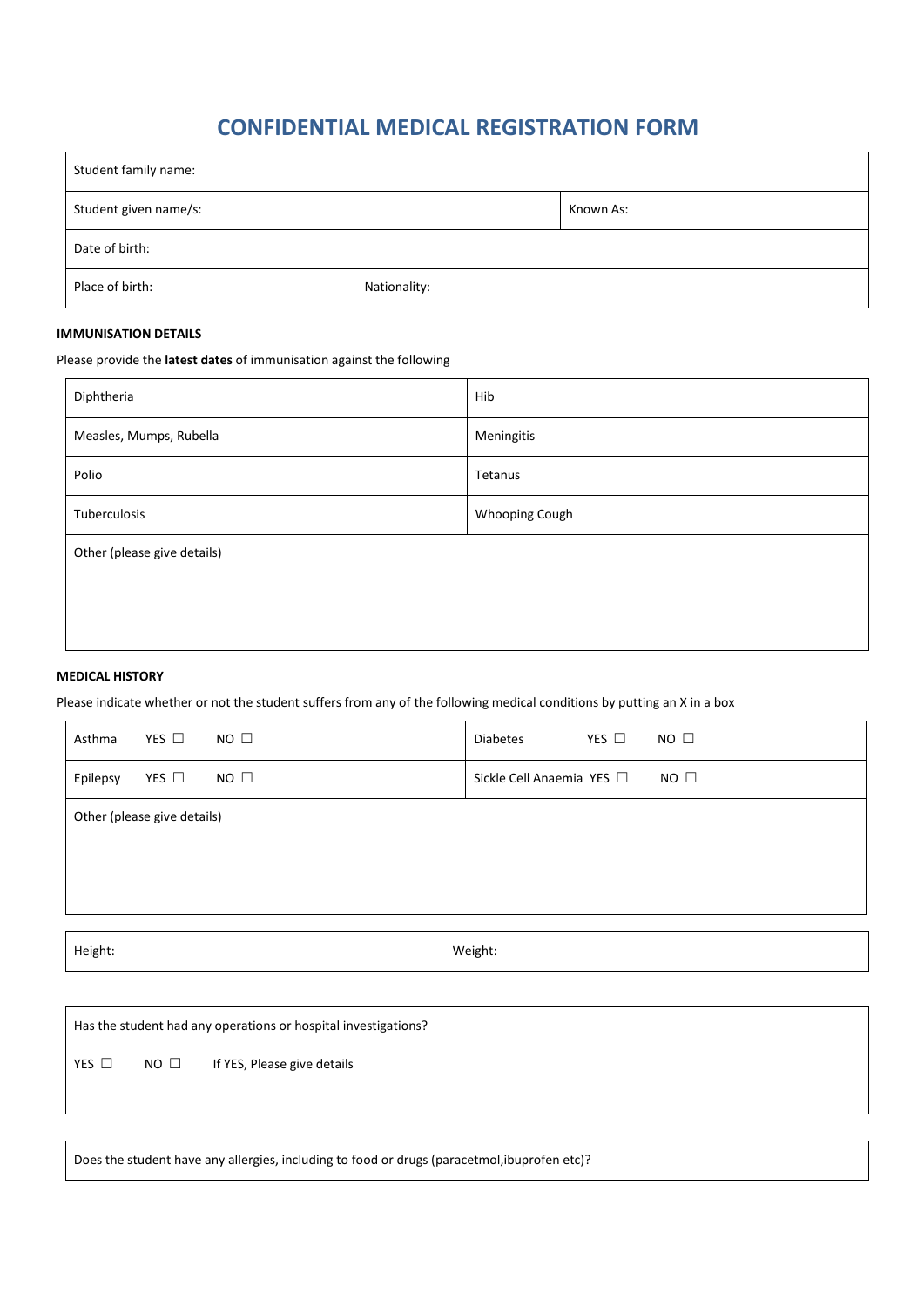$YES \Box \qquad NO \Box$  If YES, Please give details

Is the student currently receiving any regular medical treatment?

YES  $\Box$  NO  $\Box$  If YES, Please give details

Is the student currently taking any medication on a regular basis?

YES  $\Box$  NO  $\Box$  If YES, Please give details

Does the student have any problems with hearing?

YES  $\Box$  NO  $\Box$  If YES, Please give details

Does the student have any problems with eyesight?

YES  $\Box$  NO  $\Box$  If YES, Please give details

Does the student have any specific dietary requirements eg due to medical, cultural or religious practices? YES  $\Box$  NO  $\Box$  If YES, Please give details

Does the student have any physical, emotional or behaviour difficulties including obesity, eating disorders, self harm or depression?

YES  $\Box$  NO  $\Box$  If YES, Please give details

Has the student ever been assessed or received support/treatment from an Educational Psychologist or do you have any concerns about your student's learning needs?

YES  $\Box$  NO  $\Box$  If YES, Please give details

Is there anything else you feel the College should know that is relevant to the student's health or wellbeing eg history of family illness, bereavement, parental separation, divorce etc?